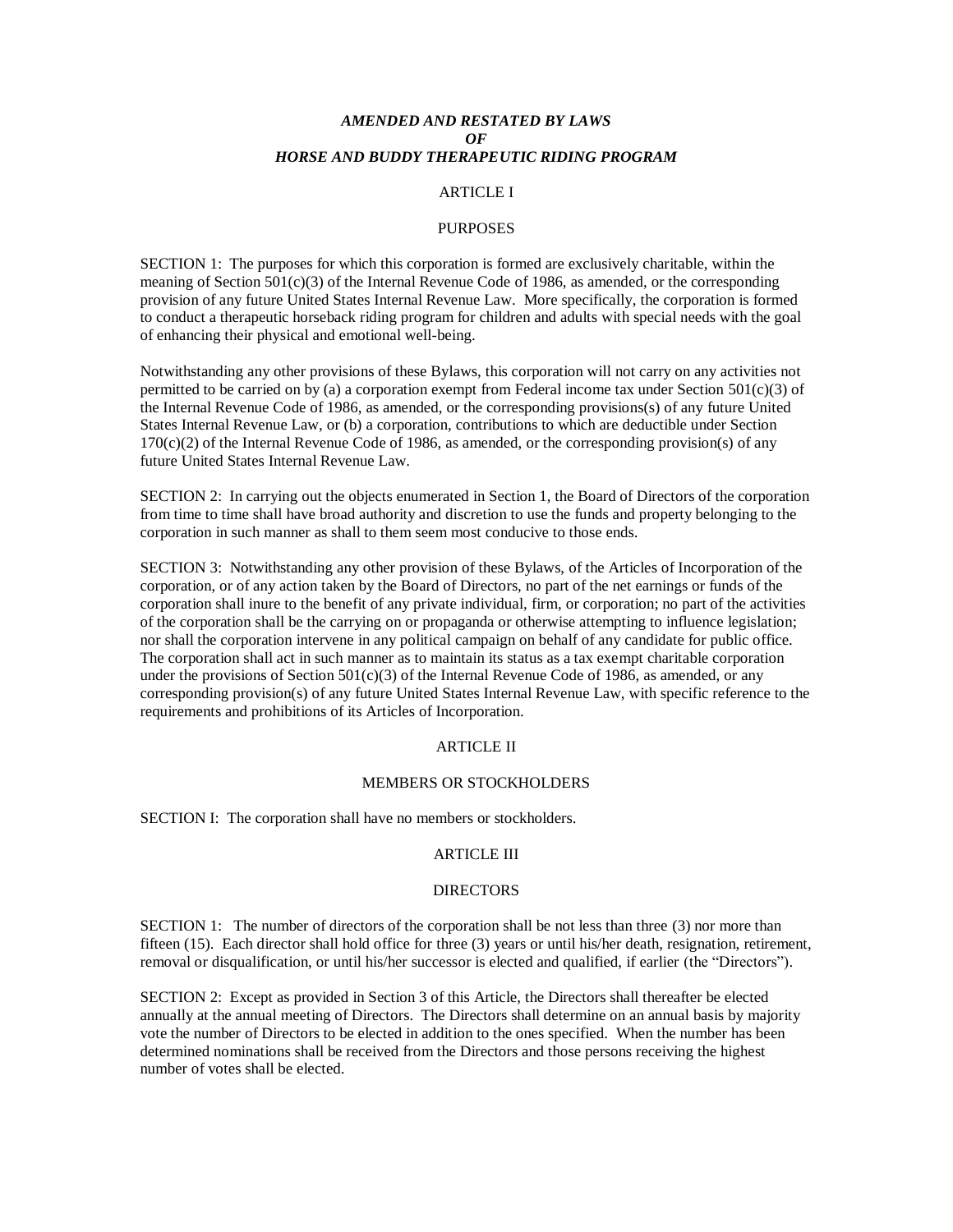SECTION 3: A vacancy in the Board of Directors, including a vacancy resulting from the failure of the Directors from time to time to elect the full number of Directors authorized to be elected, may be filled by a majority of the Directors, though less than a quorum, or by the sole remaining Director(s). A Director elected to fill a vacancy shall be elected for the unexpired term of his/her predecessor in office, except that a Director elected to fill a vacancy created by the death, resignation, or removal of an initial Director shall serve until the next meeting of the Board of Directors.

SECTION 4: The annual meeting of the Board of Directors shall be held between November 15 and December 15 of each year. The meeting of the Board of Directors shall be held at such place or places within or without the State of North Carolina as may from time to time be determined by a majority of the Board. Regular meetings of the Board shall be held at such times and places as shall from time to time be determined by the resolution of the Board of Directors. Special meetings may be held at any time upon the call of the President or Vice President or of not less than one-third of the Directors then in office.

SECTION 5: Notice of time and place and, in the case of special meetings, the purpose of every meeting of the Board shall be in writing and shall be duly sent to each Director not less than ten (10) days before the meeting; provided, however, that no notice of adjourned meetings need be given. Meetings may be held at any time without notice if all of the Directors are present or if those not present waive notice of the time, place, and purpose of such meeting in writing, either before or after the holding thereof.

SECTION 6: A majority of the Directors shall constitute a quorum for the transaction of business, and the action of a majority of the Directors present at the meeting at which a quorum is present shall be the action of the Board of Directors; provided, however, that if the Directors shall, severally and/or collectively, consent in writing to any action to be taken by the corporation, such action shall be as valid corporate action as though it had been authorized at a meeting of the Directors. If at any meeting of the Board there shall be less than a quorum present, a majority of those present may adjourn the meeting from time to time until a quorum shall have been obtained. No Director may delegate their voting authority to any other person.

SECTION 7: The Board of Directors shall have power and authority to carry on the affairs of the corporation and in so doing may elect or appoint all necessary officers or committees; may employ all such employees as shall be requisite for the conduct of the affairs of the corporation; may fix compensation of such persons; may prescribe the duties of such persons; and may dismiss any appointed officer or agent without previous notice. The Board of Directors may, in the absence of any officer, delegate his/her powers and duties to any other officer or a Director for the time being.

SECTION 8: The Board of Directors may, by resolution passed by a majority of the whole Board designate two or more of their number to constitute an Executive or any other committee, who, to the extent provided in said resolution, shall have and exercise the authority of the Board of Directors in the management of the business of the corporation between the meetings of the Board.

# ARTICLE IV

## **OFFICERS**

SECTION 1: The Board of Directors as soon as may be after the election of the Directors in each year shall elect from their number a President of the corporation who shall also serve as the Chairman of the Board, and shall also elect a Secretary and a Treasurer, and may from time to time select one or more Vice Presidents, Assistant Secretaries, and Assistant Treasurers. The same person may hold any two offices except those of President and Secretary. The Board may also appoint such other officers and agents as they may deem necessary for the transaction of the affairs of the corporation.

SECTION 2: No officer other than the President need be a member of the Board of Directors.